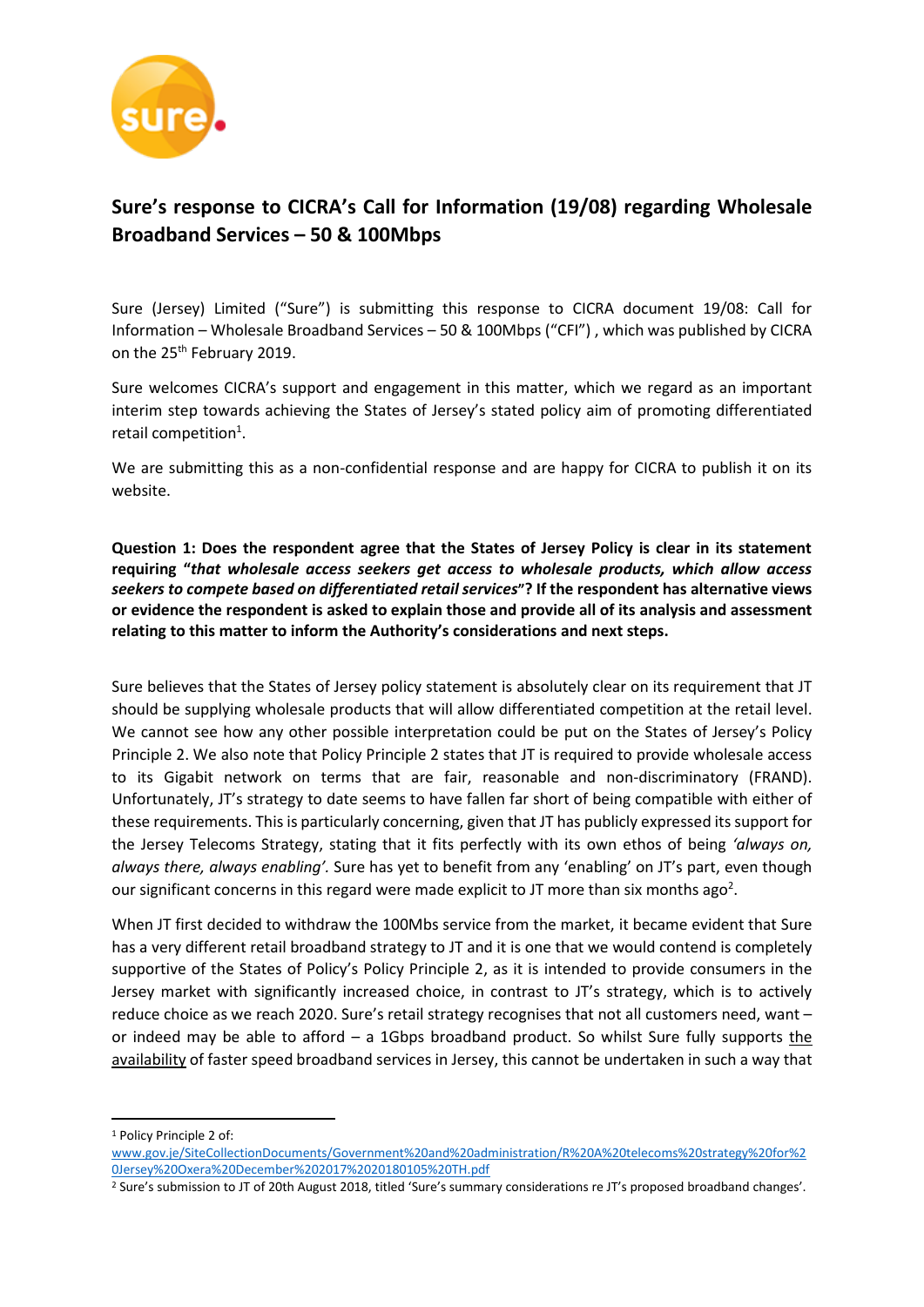it disadvantages competitors and, more importantly, consumers, for whom such increased speeds have no relevance.

We keep asking ourselves this simple question – why should customers be forced by JT to take a service that they do not need and cannot actively benefit from?

JT intends to provide all consumer broadband services at only 1Gbps download speeds from 2020, as per its Wholesale Broadband Roadmap (16<sup>th</sup> February 2018). Around the same time, JT reported to Sure that less than 1% of Jersey broadband customers were even using a tenth of that bandwidth. That's quite an admission and shows the ludicrous intent of JT's plans. Within Sure we are very aware of JT's seeming obsession with promoting to the world how great it thinks its fibre network is, without recognising the actual needs of its local customers (at both the wholesale and retail levels).

We therefore believe that JT's current strategy of refusing to provide the wholesale access products that would enable Other Licensed Operators ('OLOs') to differentiate their retail offerings is completely counter to the States of Jersey's policy. As such, we very much welcome CICRA's support in terms of making it a requirement for JT to reintroduce the 100Mbps product, as well as a 50Mbps product, with the key aim of facilitating an interim solution, until the availability of Bitstream.

**Question 2: Does the respondent agree that JT should be required to reinstate the 100Mbps wholesale broadband service? If the respondent has alternative views or evidence the respondent is asked to explain those and provide all of its analysis and assessment relating to this matter to inform the Authority's considerations and next steps.** 

### Yes.

1

As CICRA recognises in this CFI, Sure objected to JT's withdrawal of the 100Mbps wholesale broadband service in 2018, as we believed that JT was not acting in a way that took account of OLOs' requirements or the States of Jersey Telecoms Strategy. In stating our objections, we set out information from JT themselves that 'less than 1%' of Jersey broadband customers had any current usage requiring speeds greater than 100Mbps."<sup>3</sup>

From Sure's experience, and JT's own admission from 2018, there appears to be almost entirely no customer demand-based requirement to move to 1Gbps speeds for all. This aligns with the States of Jersey policy of ensuring that access to 1 Gbps speeds is *available*, rather than being a minimum *requirement* for 1 Gbps. Sure therefore fully supports the reintroduction of services that align with actual customer requirements rather than vanity services that are materially detrimental to competition in Jersey, whilst also not delivering measurable consumer benefit.

We would note that the situation in Jersey also accords with Sure's own experience in Guernsey where we can see that there is significant demand for lower priced services, rather than headline speeds. In particular, we note that despite Sure's up to 40 Mbps service being available to over 75% of the market, less than 30% of broadband customers have taken the faster service, choosing instead our entry level "Basic" broadband service with maximum attainable speeds of 20Mbps.

Sure would propose that the upload speed on this 100Mbps service would be 10 Mbps (as it had been before the service was withdrawn), along with contention of 40:1.

<sup>&</sup>lt;sup>3</sup> As informed by JT's Head of Networks and Infrastructure Services, March 2018.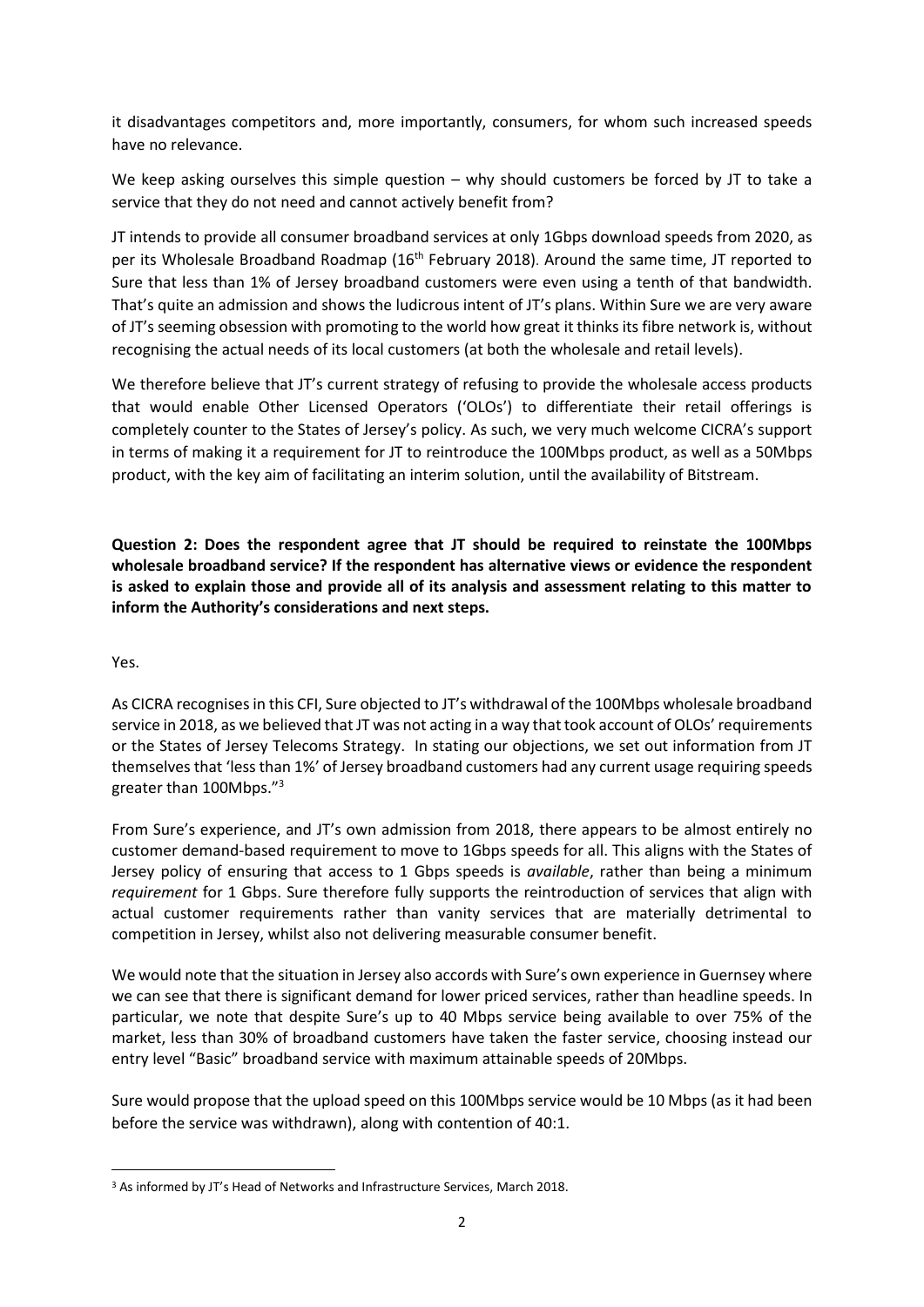**Question 3: Does the respondent agree that JT should be required to introduce a 50Mbps wholesale broadband service? If the respondent has alternative views or evidence the respondent is asked to explain those and provide all of its analysis and assessment relating to this matter to inform the Authority's considerations and next steps.** 

Yes.

We believe that the introduction of a 50Mbps wholesale service would also be consistent with the policy aim of supporting differentiated retail competition.

The same justifications for this lower speed product apply as for the 100Mbps service, in terms of the significant demand we see for lower priced services, providing speeds that are perfectly adequate for the needs of the vast majority of customers.

Sure would propose that the upload speed on this service be set at 5 Mbps and contention at 40:1 (in line with JT's other consumer based broadband services).

**Question 4: Does the respondent consider that, if JT includes (a) the 100Mbps and (b) the 50Mbps in its wholesale broadband product portfolio, this would meet the respondent's requirements for wholesale products in order to effectively compete in the market with differentiated retail services? If the respondent has alternative views or evidence the respondent is asked to explain those and provide all of its analysis and assessment relating to this matter to inform the Authority's considerations and next steps.** 

In the short term the re-introduction of 50 and 100Mbps services to the market, would meet the immediate customer demand for speeds that are significantly more aligned with customer requirements, however this must be at a reasonable price differential, and with sufficient wholesale margin to enable and encourage competition.

In the mid to long term, Sure would question the ability of this broader range of "white label" wholesale products meeting the States of Jersey policy statement to enable differentiated retail services. With the current, and expanded product portfolio, the main meaningful differentiation of the broadband service would be price. This would not compare well to Guernsey, where Sure already offers a broad range of wholesale products and is actively planning to expand that range (i.e. the exact opposite of what JT is currently intent on doing in Jersey – contracting its range to just one speed for consumers).

Considering JT's track record on changes to the wholesale product portfolio Sure would also be concerned that whilst a short-term fix could be delivered, JT could in future roll back changes, or significantly amend the wholesale catalogue to again reduce differentiation opportunities in the market.

**Question 5: Does the respondent agree with The Authority's conclusion that the potential introduction of (a) a 100Mbps and (b) a 50Mbps service does not require any product development and impacts only on systems? If the respondent has alternative views or evidence the respondent is asked to explain those and provide all of its analysis and assessment relating to this matter to inform the Authority's considerations and next steps.**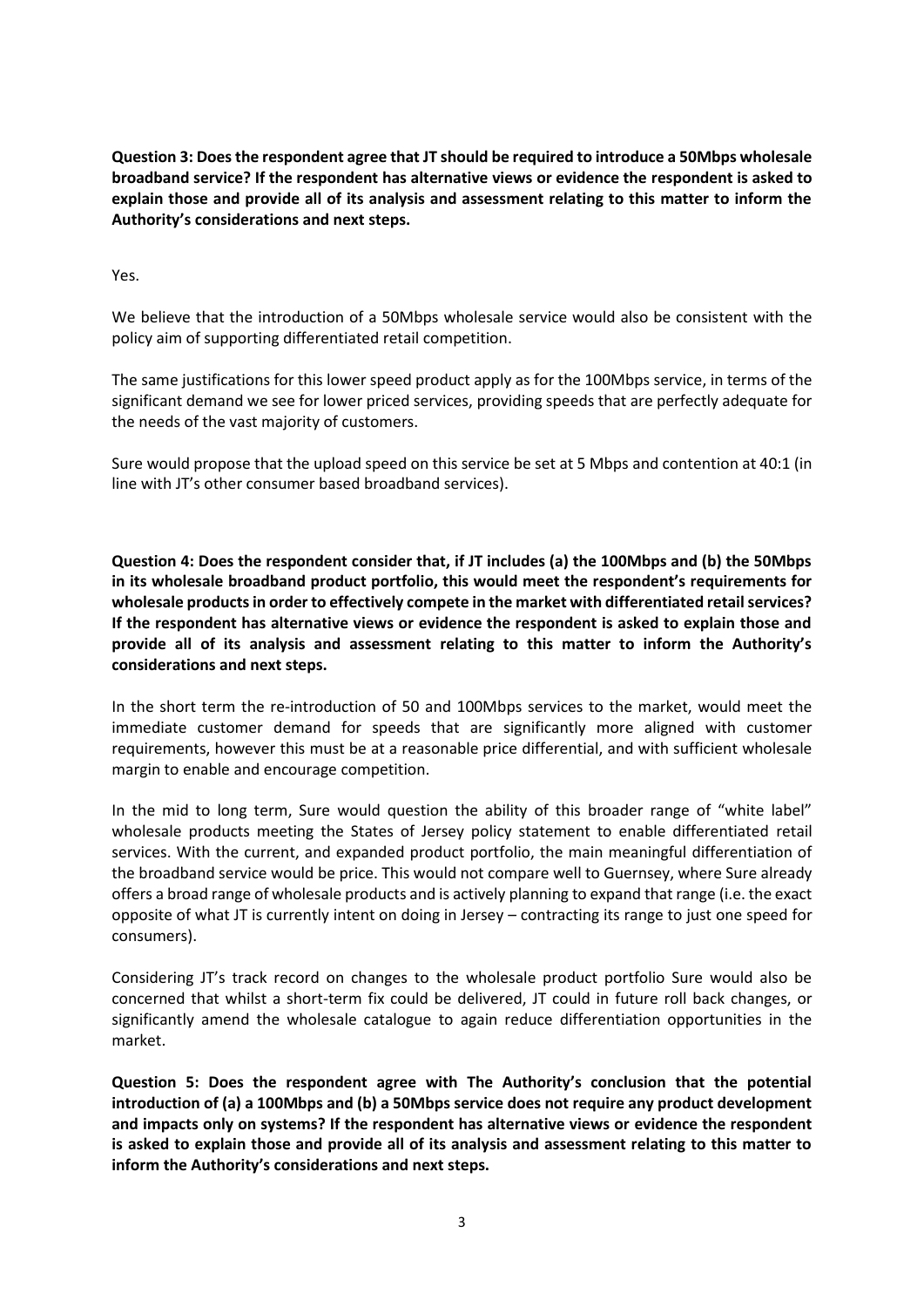From Sure's perspective, we would expect JT's re-introduction of 50 and 100 Mbps services to require little more than configuration changes to existing systems. This would effectively be cloning an existing product, and then amending features as required – particularly easy when both the 50 and 100Mbps speeds have previously existed in JT's broadband portfolio. We would expect this work to be completed by a combination of in-house staff, from its Billing and Technology teams.

Based on our experience of working with JT in the development of WLR, we would anticipate JT claiming that the required reconfiguration work on its broadband services would be significant, but we would draw attention to the numerous changes that JT chooses to make for itself with its many product changes and promotions, with a minimum of five such events having occurred already this year (according to JT's Licence Condition 33 notifications).

**Question 6: Does the respondent consider that if a decision were made by the Authority to direct JT Wholesale to introduce (a) the 100Mbps and (b) the 50Mbps wholesale broadband services, this should be undertaken within 3 months of the completion of the Authority's statutory process on this matter? If the respondent has alternative views or evidence the respondent is asked to explain those and provide all of its analysis and assessment relating to this matter to inform the Authority's considerations and next steps.** 

#### Yes.

Sure sees no valid reason why these simple changes should take any longer than this to implement, especially given that they relate to the reintroduction of products previously offered by JT (with the minor amendment to allow for 5Mbps upload on the 50Mbps variant).

Sure would be required to make some configuration changes itself, however we would expect to comfortably complete this work and carry out all required testing within 8 weeks, following the completion of CICRA's statutory process.

As highlighted above, JT has proven that it is more than willing to act in a reasonable timeframe when it is for the benefit of its own retail business. We would expect to receive the same level of focus in relation to the reintroduction of lower speed broadband variants, which would benefit thousands of Jersey broadband subscribers.

## **Question 7: Does the respondent agree that the potential 50Mbps wholesale broadband service should be priced at £16.23 per month? If the respondent has alternative views or evidence the respondent is asked to explain those and provide all of its analysis and assessment relating to this matter to inform the Authority's considerations and next steps.**

Sure is somewhat disappointed at the pricing proposed by CICRA, compared to the current 250 Mbps service, however in order to enable faster progress on these services, we would be willing to consider the proposed price as a cap for a minimum duration, as outlined in our response to Question 9.

Sure considers this price to be adequate for the recovery of wholesale costs by JT and to allow some limited differentiation to the market. However, based on the proposed price, we would not expect the take up to be as high as we had been planning for. Customers need a lever to encourage them to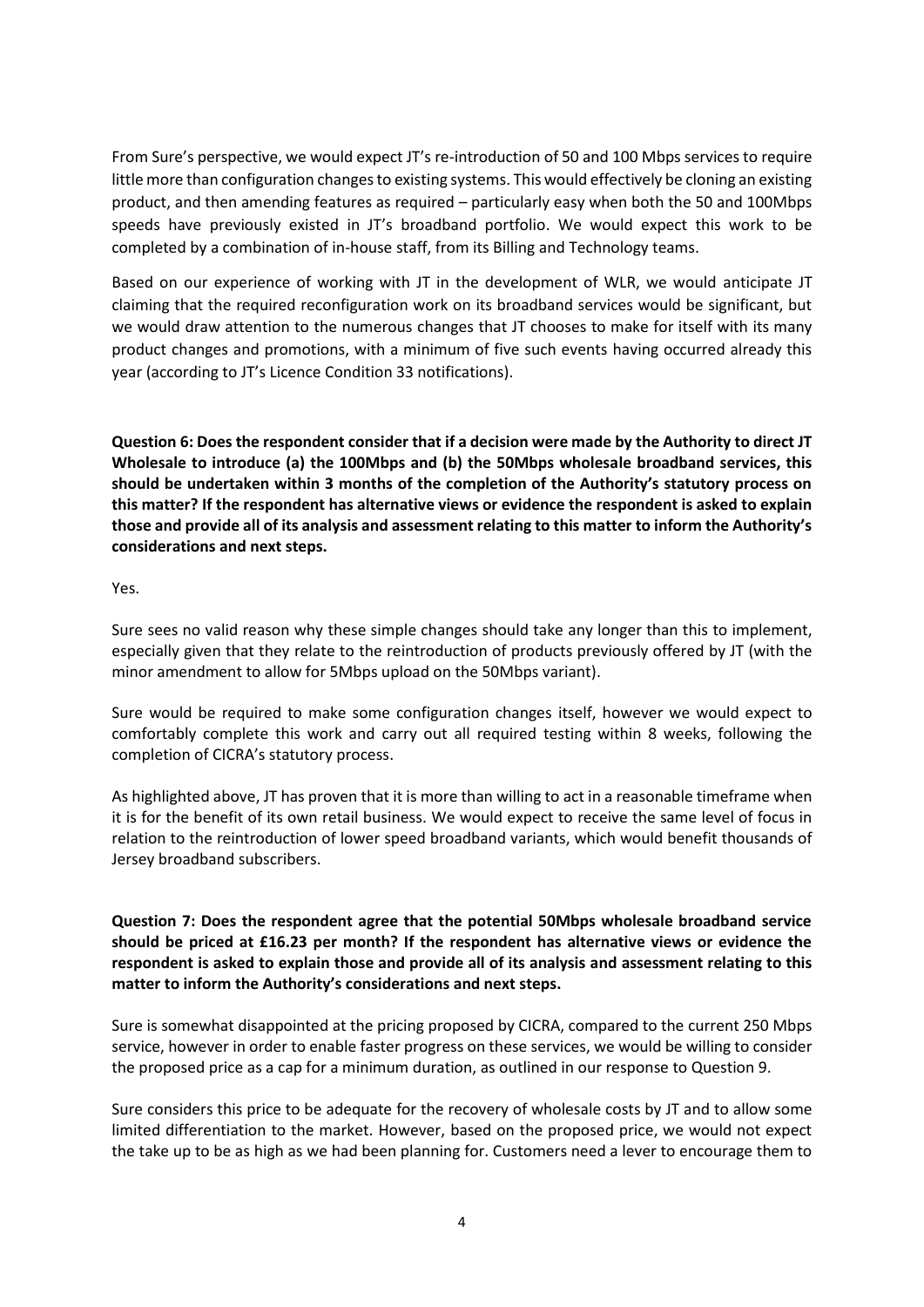take action. A minimal reduction in wholesale (and therefore our associated retail) price is unlikely to achieve that.

## **Question 8: Does the respondent agree that the potential 100Mbps wholesale broadband service should be priced at £17.84 per month? If the respondent has alternative views or evidence the respondent is asked to explain those and provide all of its analysis and assessment relating to this matter to inform the Authority's considerations and next steps.**

Sure is disappointed at the low discount proposed, compared to the current 250 Mbps service, however in order to enable faster progress on these services, we would be willing to consider the proposed price as a cap for a minimum duration, as outlined in our response to Question 9.

Sure certainly deems this price to be reasonable for the recovery of costs by JT and would at least allow some limited differentiation to the market.

**Question 9: Does the respondent agree that it is appropriate that the potential wholesale prices included in this Call for Information should remain fixed for a period of three years? If the respondent has alternative views or evidence the respondent is asked to explain those and provide all of its analysis and assessment relating to this matter to inform the Authority's considerations and next steps.** 

Yes, although we very much hope that the implementation of Bitstream services would occur well with a three-year period, therefore negating the need for JT to directly offer 50 and 100Mbps speed variants.

Sure would need the wholesale pricing to be capped, so as to actively create a more compelling price difference over time, as the price of higher bandwidth variants rises. This approach would increase the differentiation of entry and mid-tier services compared to the premium, and largely unrequired higher speed services. Sure considers that those customers with a true requirement for speeds over 100Mbps should not be subsidising other broadband users.

Without this future incentive for Sure and our customers to select a lower speed, the re-introduction of these services is unlikely to deliver any significant benefit to the market. Fixing these prices would provide certainty for OLOs in cost management and therefore the onward promises that we can make to our retail customers.

Committing to lower priced services in Jersey will not only support the States of Jersey Telecoms policy, it will also reduce the risk of digital exclusion from those members of society least able to carry the burden of ever-increasing broadband prices to deliver a service far in excess of the requirements of the vast majority of islanders.

**Question 10: Does the respondent agree that JT Wholesale should enter into a consultation process to remove the 50, 100 and 250Mbps service only following the successful introduction of a Bitstream service? If the respondent has alternative views or evidence the respondent is asked to explain those and provide all of its analysis and assessment relating to this matter to inform the Authority's considerations and next steps.**